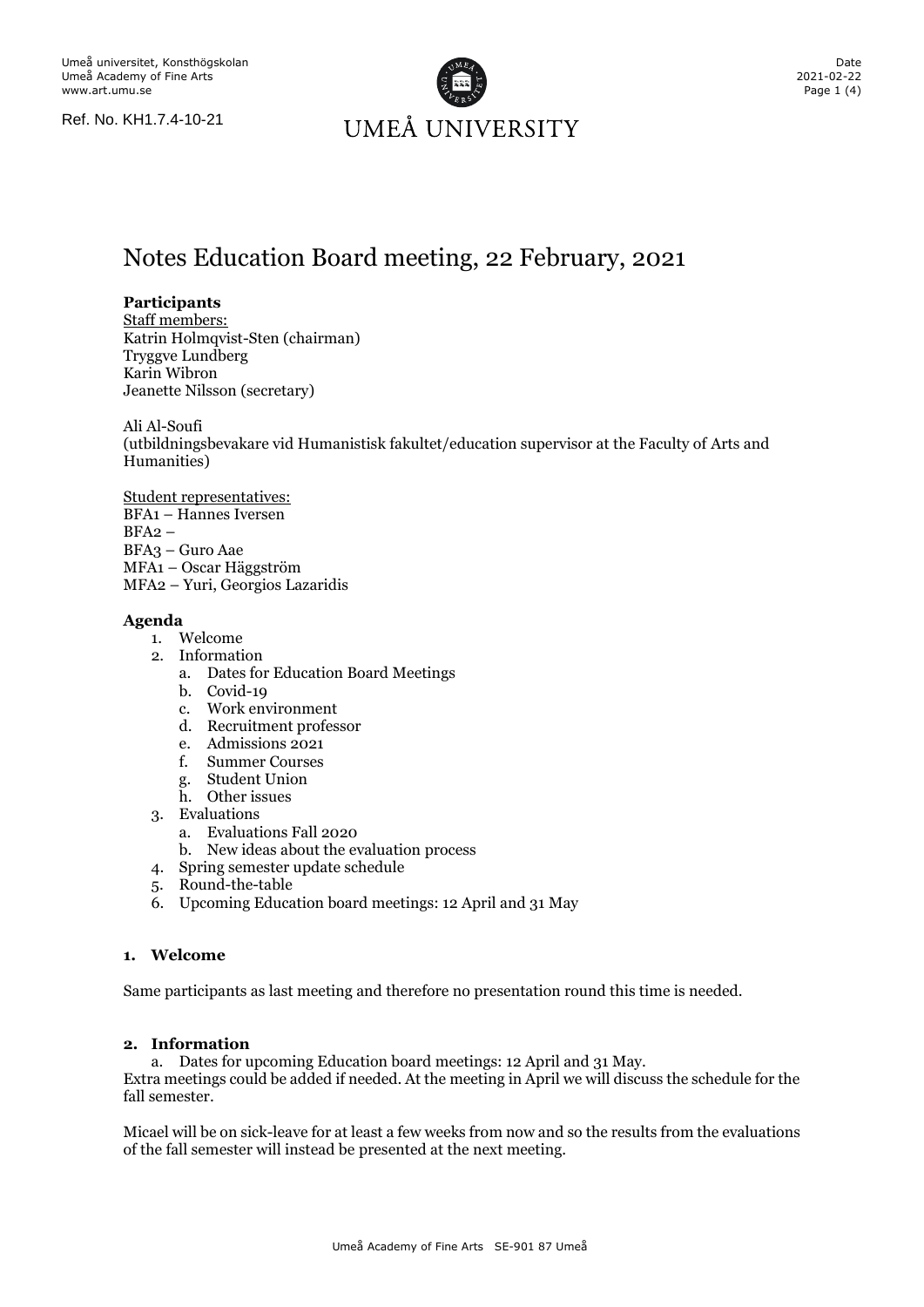Ref. No. KH1.7.4-10-21

# UMEÅ UNIVERSITY

#### b. Covid-19

As pointed out in last week's newsletter the spread of infection is increasing in the region of Västerbotten. If you must travel it's important that you do so safely by limiting new contacts as much as possible, see<https://regionvasterbotten.se/sarskilda-rekommendationer-i-vasterbotten>

Besides the common precautions to keep distance and to avoid group gatherings etc please be aware of how many people are allowed in the different rooms at the premises (high risk areas are the workshops, labs and kitchen area) and remember that alcohol is strictly forbidden in all premises of the university. We need to be solidary in this and keep the restrictions in mind at all times!

#### c. Work environment

Last week the work environment committee at the school had a meeting with representatives from the Student Union to discuss the opening hours at the Art Academy if they could possibly be extended This matter is now handled by the Vice-Chancellor together with the University Management and they will promptly get back with a decision to us.

Hand tools in the workshops - oftentimes disappear. This is a problem as time is spent searching for them and people not being able to work from time to time whenever they cannot find the right tools. Tryggve points out the importance of bringing back a tool whenever you borrow!

Finally if a problem arises, e g in the kitchen area or in a studio (could be that your studio is too cold or something else) please do not wait to report the problem but rather turn to Robert directly to address the problem!

#### d. Recruitment professor

Last education board meeting we informed about the planned process and that a decision was to be expected at the end of February, however the work has been delayed due to Covid and it's too early to present the outcome, hopefully more news will come at the end of March.

#### e. Admissions 2021

The BFA jury this year will consist of Lisa Torell, Sara Edström and Joakim Tano as student representative. Micael was supposed to be chairman but will probably be replaced depending on how long he will be away on sick-leave. The MFA jury will consist of Annika who will be the chairman, Per and a student representative (not yet selected). Interviews are planned to take place in week 14 and will be conducted digitally same as last year.

#### f. Summer Courses

Last date to apply for our summer courses is  $15<sup>th</sup>$  of March, see

<http://www.art.umu.se/sv/utbildning/ansoekan-till-vaara-sommarkurser/>They are all entirely web-based. As usual you apply to them at Antagning.se/ Universityadmissions.se and by uploading 3-5 work samples (the link to the application portal is found on our website). More info will be available as soon as the teachers have their schedules ready, until then you find some information about the contents and form of instruction etc in the course syllabuses.

#### g. Student Union

Ali lets us know that there's no particular events going on at the moment. The election of a new dean and deputy dean at the Faculty of Arts and Humanities has now been finalized. New dean will be Christer Nordlund (professor at the Department of Historical, Philosophical and Religious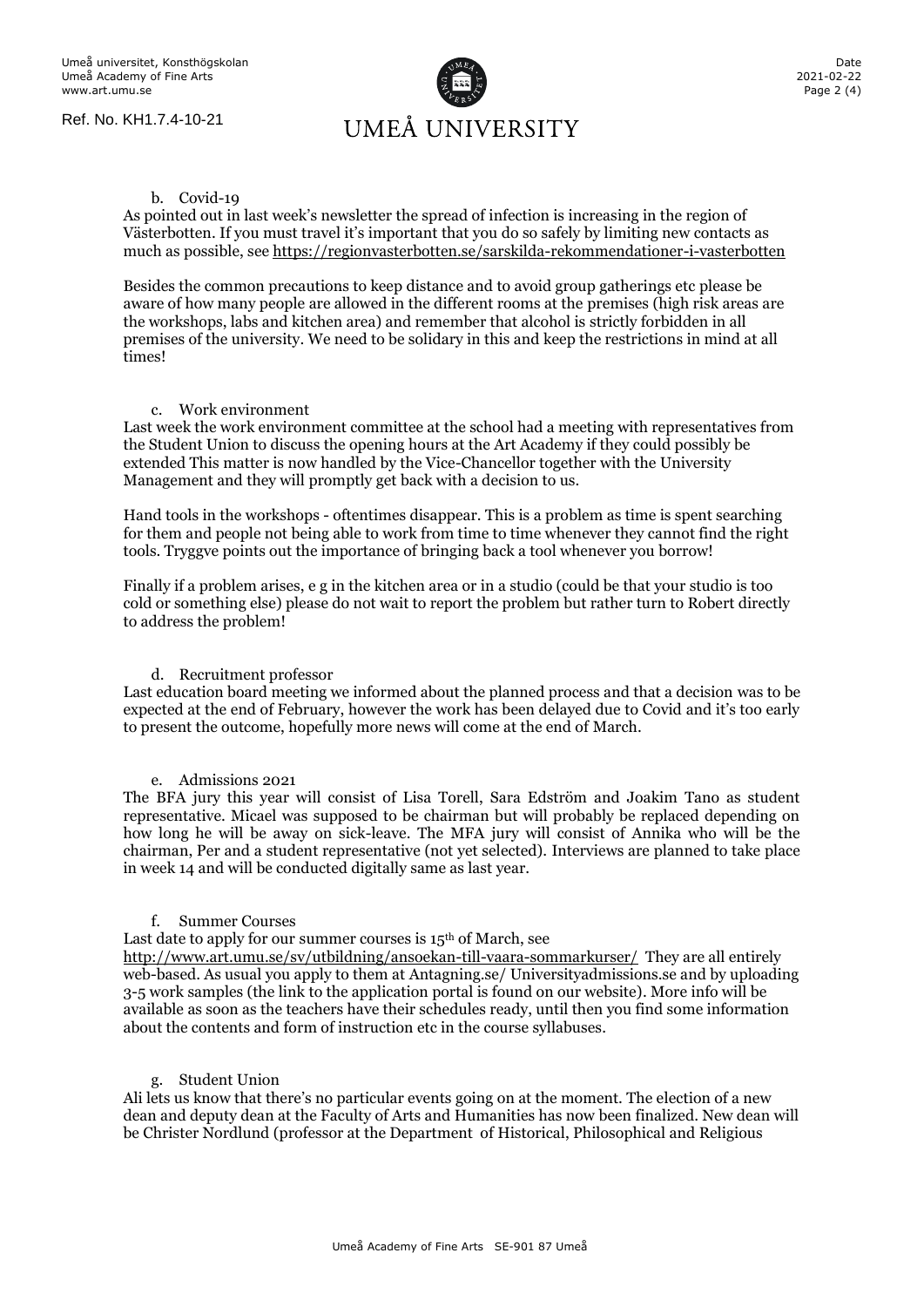

Studies) and new deputy dean will be Marlene Johansson Falck (professor at the Department of Language Studies) and they will both start their new positions in July.

If you're as a student are having questions/concerns of any kind related to your studies, please contact Ali as your education supervisor!

#### h. Other issues

Storages – Karin informs us that during the weeks 20 and 21 (middle of May) we will make an effort to sort out the storages on floor 3-4. During these two weeks you will have a chance to mark your stuff and/or to toss/give away what you don't want to keep. A suggestion brought up is to have one class representative when discussing storage space. Guro points out the problem with too little storage space, the fact that there are only 2 spaces available for each class. The problem to deal with is how to distribute them within the class, this is something that should be better organized.

#### **3. Evanluations**

a. Evaluations Fall 2020

The fall semester evaluations which were sent out to the classes will as said be discussed at the next meeting. Difficult always to summarize in a good way though due to many individual viewpoints.

Ali informs us about the evaluation that UKÄ (UniversitetsKanslerÄmbetet) does. UKÄ is the Swedish Higher Education Authority that e g evaluates the quality of higher education and research in Sweden. Possibly there will soon be such an evaluation of Umeå University.

b. New ideas about the evaluation process

A common problem with evaluations is that very few students take the opportunity to evaluate their courses as they feel that it won't lead to any changes anyway or at least not to any changes that affect them. A challenge is therefore to get the students more motivated to fill out an evaluation. Guro has an idea to include the students to do the evaluation. Yet another problem as Katrin points out is that some of our guest teachers let the students evaluate their course/workshop but this is only done for their own good and the result from it is not revealed to the school.

#### **4. Spring semester update schedule**

A workshop in Animation will be added a week in May – Annika will help out with arranging this. Also a few more Monday lectures will be added.

#### **5. Round-the-table**

MFA<sub>2</sub> (Yuri): Not only the storage that is a problem but more so the usage of the different project room spaces. A room should be used only for a particular purpose what it is meant for, e g the painting room should be used for painting only etc. This needs to be more clear when using/booking a space.

MFA1 (Oscar): The class is busy preparing for the show at Galleri Alva (next Tuesday 2<sup>nd</sup> of March is the opening). Katrin reminds about sending the info to Robert for publishing on our website.